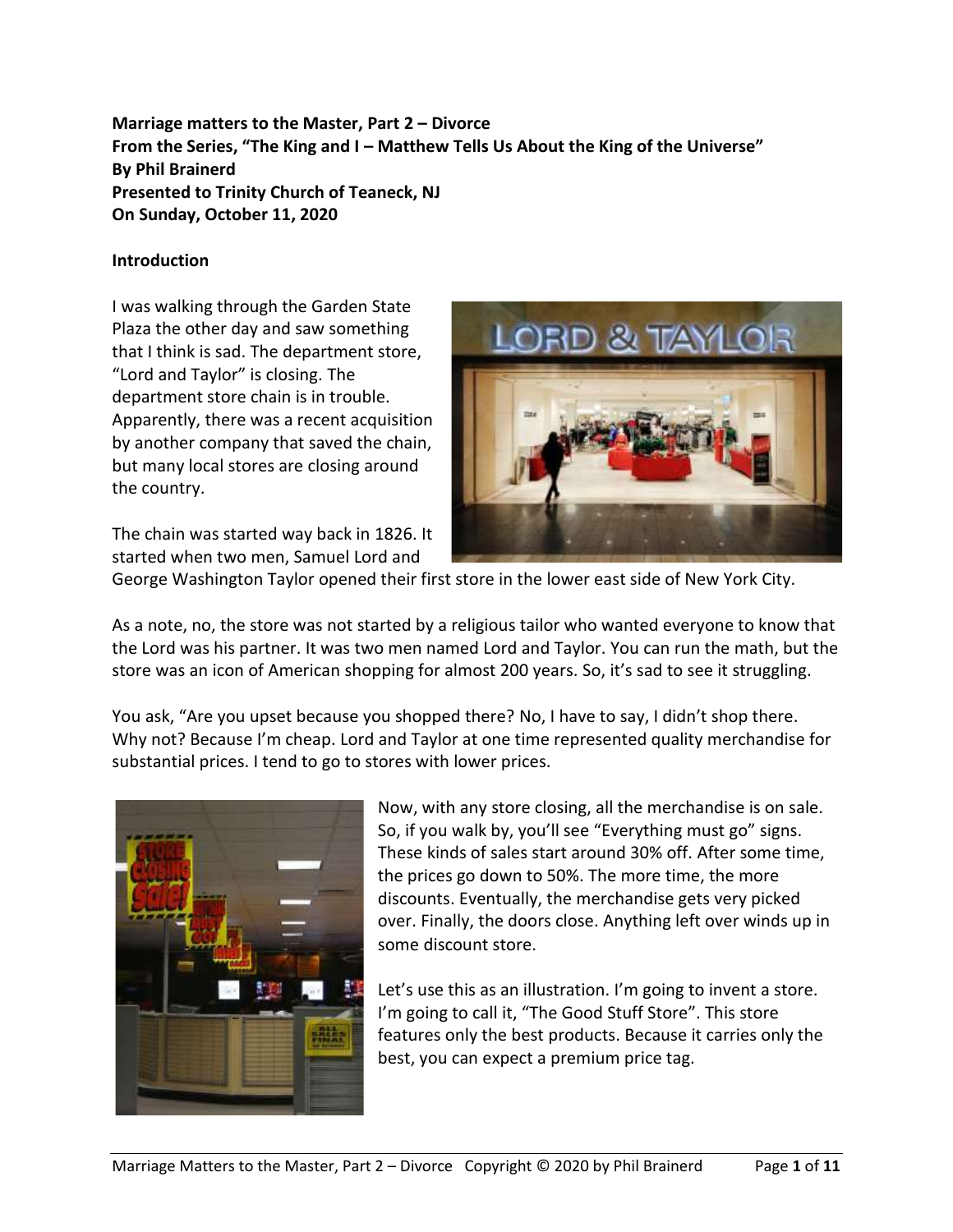Around my store are all the other stores you're accustomed to.

- The discount store: The store that sells cheaper merchandise at lower prices.
- The Leftover store: The place where all the merchandise goes when other stores close.
- The Dollar Store: The store where nothing costs more than a dollar.
- Everything in the store is low quality.

Now, let me ask you a question: If you were to compare God to a store, which of these stores would it be?

Guess what? That was a trick question. Why, because God is not a store. Now, if he were a store, and if you chose "The Good Stuff Store", you would have been correct. God offers us only the best. However, God doesn't sell anything. He only gives wonderful things as gifts.

Sadly, lots of people *do* associate God with a store. And it's the discount store, the Leftover store, or even the Dollar store. Today, we're going to look at one example of what happens when people do that.

In the previous article, we learned that Marriage is a wonderful gift from God. You can learn why by reading that message. Sadly, we also learned that Marriage has come under attack over the years. It's attacked when people fail to see the value of the gift that God offers to humans through marriage.

Last time, we saw one attack: adultery. Adultery, we learned is so serious that even looking at another person with lust is a kind of adultery. Adultery is something that the Master, Jesus, takes seriously because marriage matters to the Master.

In this session, we'll see the attack take another form. Let's read:

It has been said, 'Anyone who divorces his wife must give her a certificate of divorce.' But I tell you that anyone who divorces his wife, except for sexual immorality, makes her the victim of adultery, and anyone who marries a divorced woman commits adultery. (Matthew 5:31-32)

So, we see that marriage is still under attack. It's under attack with something I will call "Easy Divorce." At first, it looks like something different. But according to Jesus, Easy Divorce is really just another form of adultery.

To understand what Jesus has to say here, we need to understand two things.

- First, where does this problem come from?
- Second, what exactly does Jesus say about it?

Let's look first at where it comes from.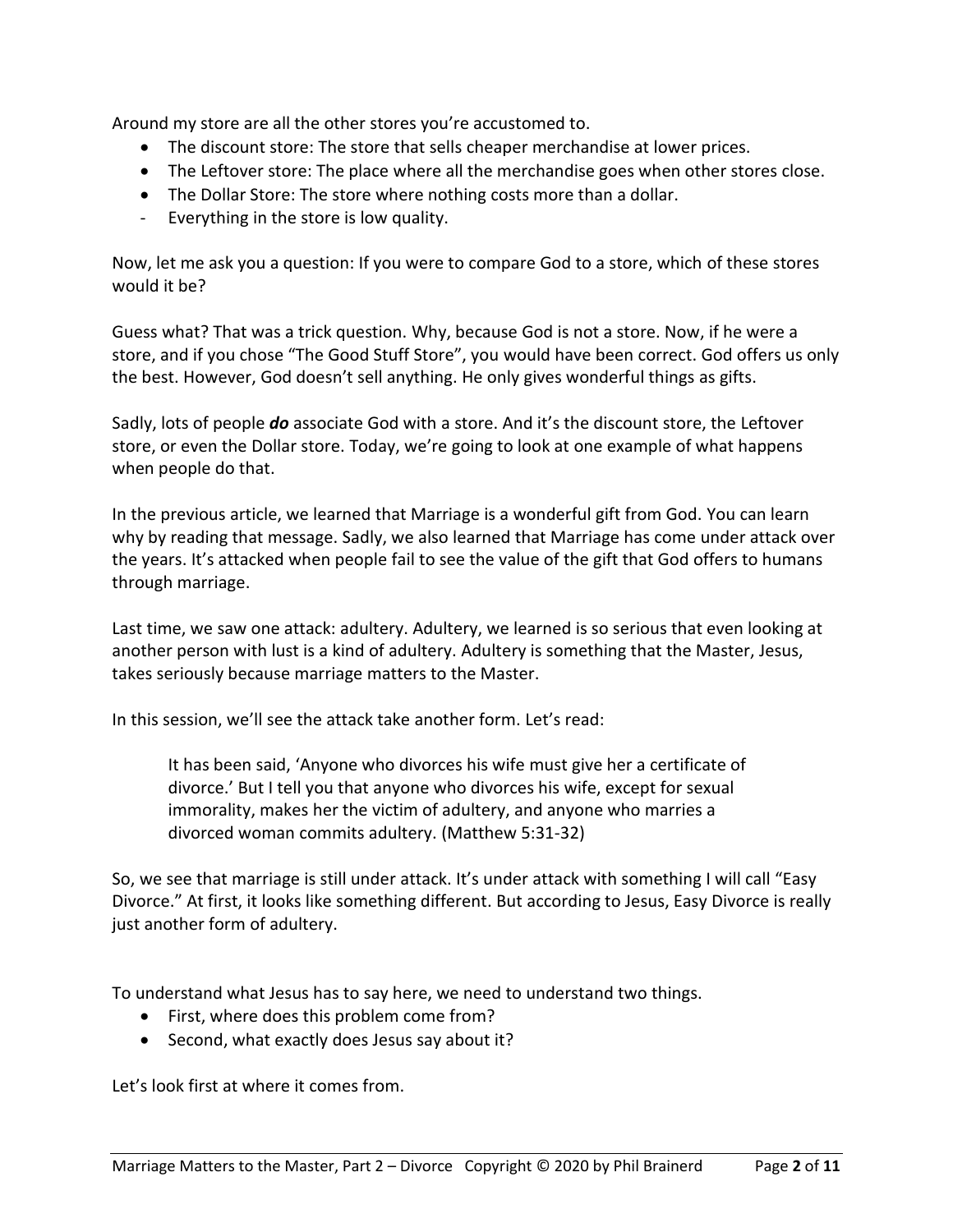### **I. Where does the problem come from?**

## **God is good – God gives us good gifts.**

As you all know, I love to talk about God's grace. Grace reminds us that God is good, and he loves humans - That means you and me. God is generous – he wants to give us good gifts. That should always be the starting point.

## **Sin Blinds our eyes to the value of God and his gifts.**

As we said last week, marriage comes under attack when people fall into sin. Sin blinds our eyes to God's greatness, his goodness, and all the wonderful things he is. Once we lose that, we lose the ability to see the value of his gifts. Marriage, as I've been saying, is one such gift.



What does this look like practically? Here is how things are supposed to work:

- Man and woman meet.
- Man and woman fall in love.
- Man and woman decide to enjoy the wonderful gift of marriage.
- *They promise, or make a covenant, to be partners for life.*

Then, sin comes in. Both partners start to age. One or both notice that there are others around who are younger and more attractive. Then there's the question of how a couple should approach the challenges of life. Both partners develop opinions that differ. They notice that there are others who appear to agree. Time brings other challenges and problems. It appears that another partner would solve those challenges and problems.

So, one of the partners, the man or the woman, makes a decision to break their promise, their covenant, and partner with another person. That's adultery.

Jesus warns us that it's not just the physical act of adultery - It's the sin that proceeds it. It's one thing to notice that there is something desirable about someone who isn't your partner. A godly person remembers the value of God and the value of his gifts. At that point, a godly person asks for God's help to turn away from sin.

It's another thing when people choose to look. They choose to consider. They choose to fantasize about what it would be like to break their promise. Jesus warns us that all of this is the product of sinful hearts, so even these behaviors are dangerous.

How dangerous? Jesus warns of the fires of Hell. That's very serious.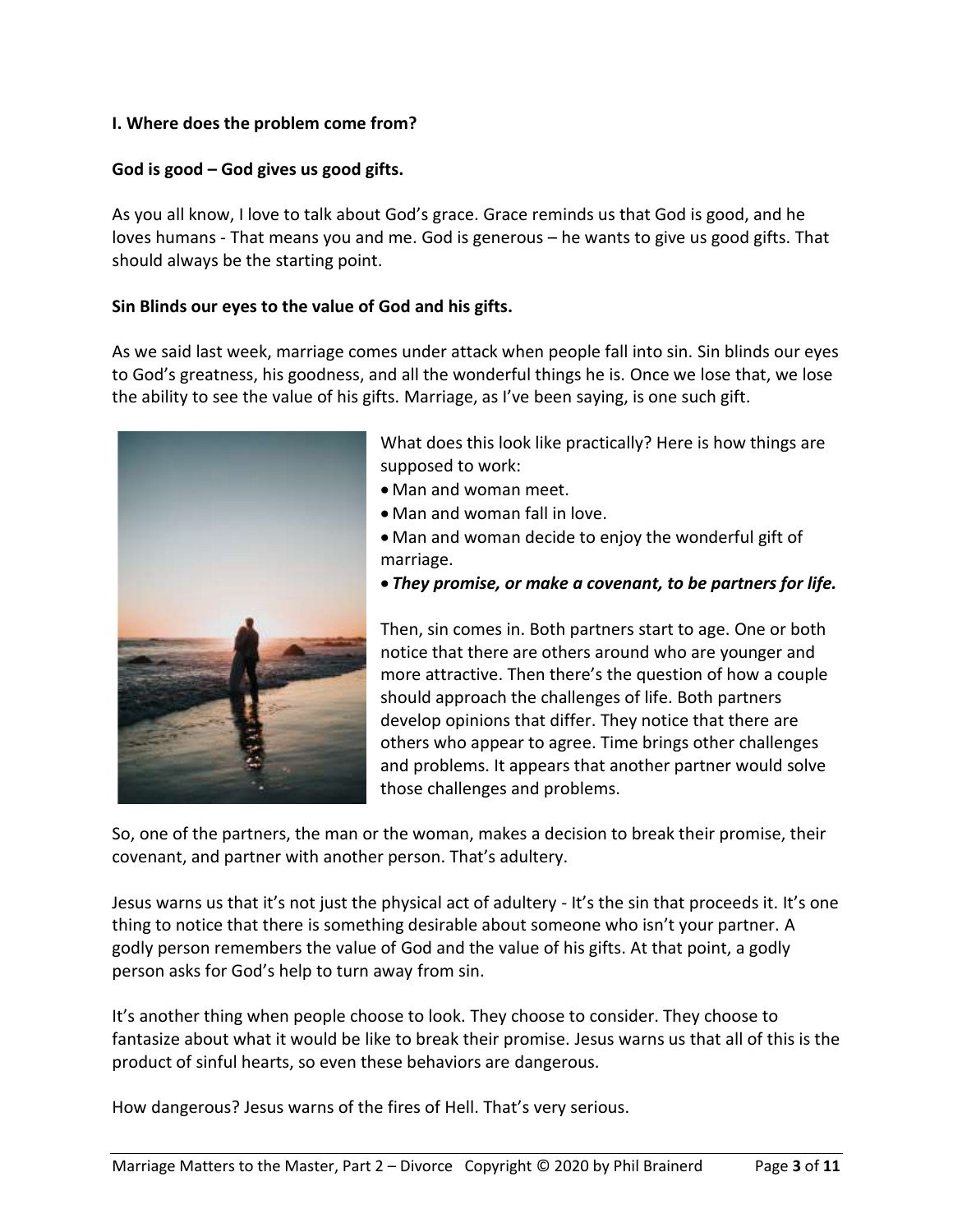## **Legalism**

Here's where another factor comes in. It's a problem that Jesus runs into throughout his ministry. It's been a problem for the church ever since. *It's called legalism.* Legalism is the belief that a relationship with God can be reduced to a set of rules.

Here's how the rules work. They're divided into positive rules, and negative rules.

Positive: Do the things God likes, and he likes you. And he may do things for you. He may give you favors if you ask Sometimes, people who practice legalism believe that following ruled obligates God to give them things.

Negative: Do the things God doesn't like, and he dislikes you. In this case, God will do one of two things. He will say "no" when you ask for favors. Or he may do mean things to you.

Under pure legalism, a relationship with God is a set of rules - Nothing more, nothing less.

We began to discuss this earlier by going back to the book of Genesis. Let's quickly revisit that. This is review for many of our readers, but please bear with me.

#### **Sin – being like God.**

When the Serpent tempted Adam and Eve, he told them something would happen if they disobeyed God: "…you will be like God…" (Genesis 3:5)

The Serpent told Adam and Eve that if they disobeyed God, they could be like him. What does that mean? I'm certain that Adam and Eve had no real idea. It just sounded good. In practice, this means two things (at least): First, people want the things of God (his power, authority, and possessions), but they don't want him. Generally, people who get into this state don't like God.

The second is very difficult to comprehend. If you hear it described, it seems impossible, but let's consider it.

To explain, let's ask the question: Who is God? Answer: God is the king of the universe. He sits on the throne of heaven. What does that mean? That means we, the created things, should all be obeying and honoring him (Among other things).

OK. So, if you become God, what does that mean? It means you're on the throne. Others should be honoring and obeying you. Your kingdom may be small, nothing more than a room. It might be bigger, depending on your abilities. This can be complex, so we'll talk about it more at a later time.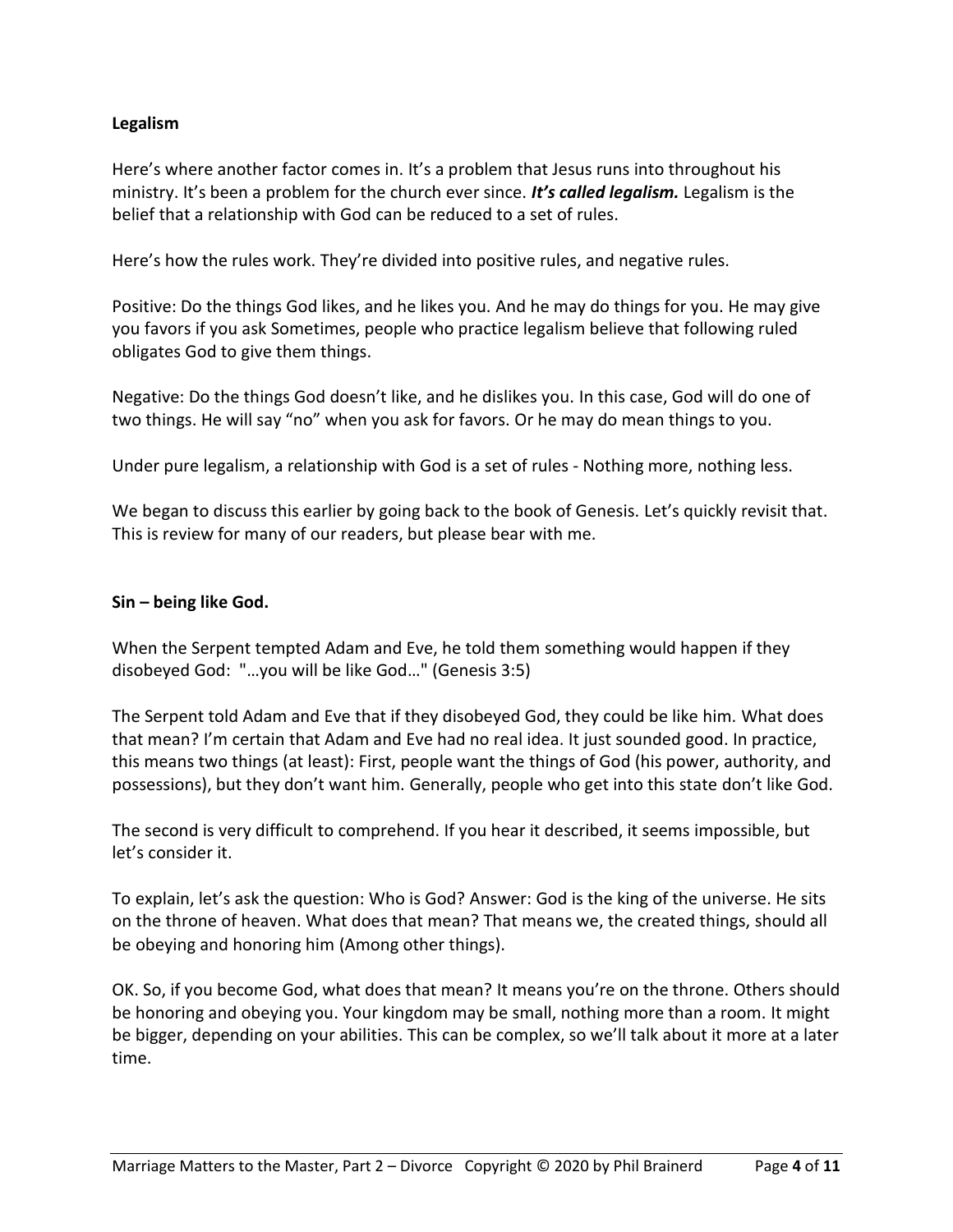The big problem comes when you are forced at some point to bring God back into the picture. It doesn't take long to figure out that a world without God is a lonely and painful place. So, most people are forced at some point to acknowledge him.

Here's the problem: If you are God, what's the *other* God supposed to be doing? Answer: He's supposed to honor and obey *you*. He is supposed to serve you.

There was no better example of this than what happened only one generation after Adam and Eve. The first two children on the earth were Cain and Abel. Cain managed the plants on the farm - The fruit and vegetables. Abel managed the livestock and herds. We're told that it came time for offerings to be made to God. Here's how that went:

In the course of time Cain brought some of the fruits of the soil as an offering to the Lord. 4 And Abel also brought an offering—fat portions from some of the firstborn of his flock. The Lord looked with favor on Abel and his offering, 5 but on Cain and his offering he did not look with favor. (Genesis 4:3-5)

So, we have two men, Cain and Abel. Abel understood who God was. He understood how wonderful God was. So, when it came time to bring an offering to God, Abel took it from the firstborn of his flock. *He offered the best things he had.*

Cain, however, had developed a limited vision of God. So, when it came to offer something to God, we're told he just brought "some" of the fruits of the soil. *In other words, he didn't bring the best.*

This is where the store illustration comes in. Again, we probably shouldn't look at God as though he was a store because God doesn't sell anything - He only gives good things away.

However, I want to suggest that Cain thought of God as a kind of store. And he didn't think of God as the best store. Cain thought of God as a discount store. Cain clearly wanted something from God. He thought he could purchase it at discount. What did Cain want? We're not sure exactly, but one thing Cain wanted was approval. And because he offered God something less than the best, he didn't get it. Instead, Cain got *dis-*approval.

In other words, Cain approached God and essentially said, "I will give you whatever I want to give you. - *And you God will be happy with it."* Cain believed that his paltry offerings obligated God to give him what he wanted. God was supposed to worship and serve Cain. God was supposed to tell Cain what a wonderful man he was. That's not what happened.

We've been through this before, so I won't read the whole story. The result was that Cain became very angry at God. Now again, it you believe you're God, and one of your subjects disappoints you - what do you do? *You punish that subject.*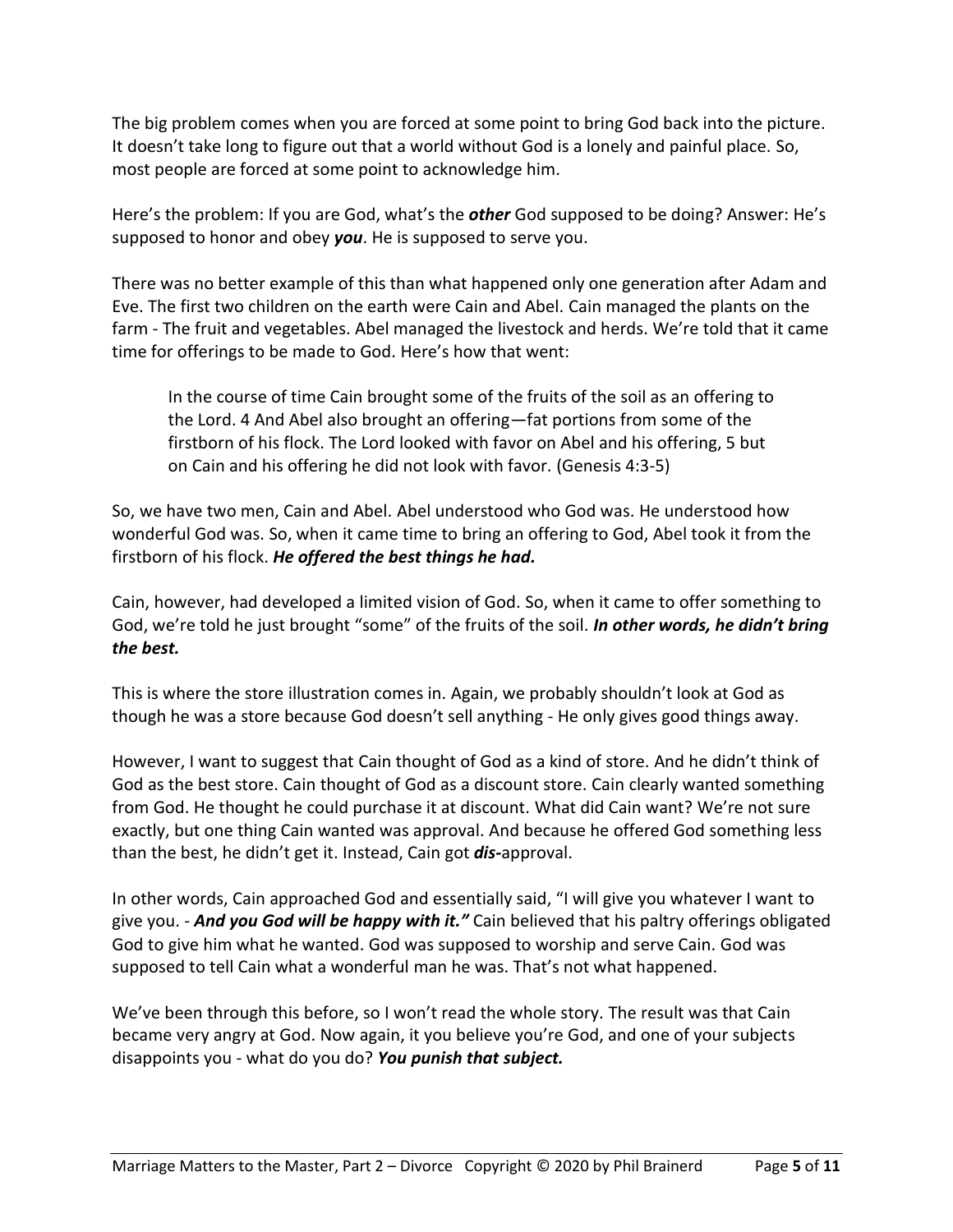Cain decided to kill his brother. I believe that when he decided to do that, he believed he was punishing God.

## **How this has developed over the ages.**

How has this developed over the ages? Sadly, because sin has infected the Human Race, there is no shortage of people whose vision of God is diminished. All of them believe they are on the throne of their lives. Some work directly to kick God off his throne. We're read about them in Psalm 2. That's why we have discussed the fact that our world is at war with its Creator.

However, I would say that most people do something else. They recognize that God is out there, and that they need to get along with him somehow. *So, they attempt to develop a business relationship with God.* One way to think about this is to say that these people view him as a store.

If you go through life and you don't think of yourself as needing anything, you don't go into a store. In the same way, people who consider themselves sufficient for life don't bother with approaching God. On the other hand, if you do decide you need something, you choose a store. This is what people do when they decide they want something from God. Once you choose a store, you go in and pick out what you want. You pay the price and get what you want. That's how many people treat God. What I'm calling a "price", practically speaking, becomes rules - Do this; don't do that.

Now, some people *do* view God as a premium store. People like this are willing to pay what they consider to be top rates for what they believe they're purchasing. In terms of rules, this may mean making a big donation to a religious organization.

But most view God in lower terms. To them, a relationship with God is like the "going out of business" sale. The discount starts small; like the 10% discount. This grows to bigger and bigger discounts. Eventually, God is viewed like the leftover store or even the dollar store. As we said, it boils down to rules - In this case, the rules get easier and easier and easier.

All of this is tragic. It's tragic because again, God is not a store. He is loving and generous and giving. He gives without asking anything for himself.

This is legalism - The reduction of a relationship with God to mere rules. So, when people fall into legalism; when they view God as a store, they miss the wonder of God. Sin is bad enough. But legalism further blinds people to who God is and what he offers to us.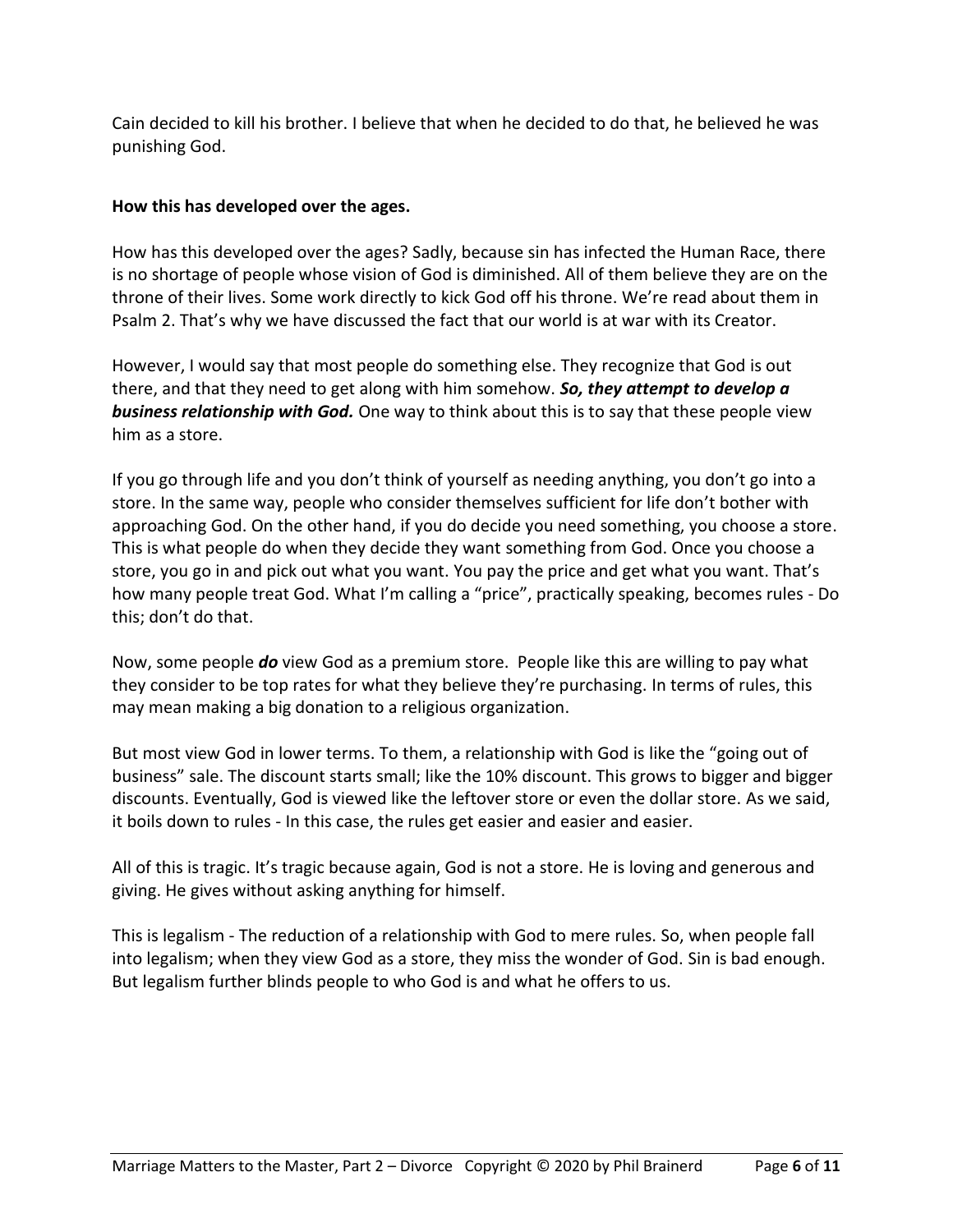### **The Pharisees**

This bring us to the Pharisees of Jesus' day. The Pharisees and Teachers of the Law were a tragically misguided group. More than any group of people, they should have seen the greatness of God. They should have seen the immense value of the gifts that he gives to humans. Sadly, they turned out to be a group of professional level bargain shoppers. They reduced a relationship with God to rules. And they worked hard to pick rules that they felt they could accomplish.

In an earlier session, we said that God's Word matters to the Master. It was under attack by of all people, the religious leaders. They skipped some parts – The parts that didn't fit their rules. Marriage became a prime example.

Imagine that a spiritual bargain basement shopper has become a religious leader. He's married. It was fun at first, but all the challenges of life set in. His wife is aging. Other, younger women are looking good. Then one day, this man gets into an argument with his wife. There is no spiritual life in him. He is firmly seated on the throne of his life.

What does a god do when one of his subjects annoys him? Does he go all the way back to the story of Cain and Abel? Maybe it is not a coincidence that Jesus mentions murder before he mentions adultery? "No", the man thinks. What if I get caught? And anyway, as we described in the last article, this man has sat down each evening of his adult life and pulled out a checklist. "I didn't murder anyone today. Check" That means, he has followed the rules.

Should he just run off into the night with a younger woman? That's tempting, but somewhere down his list is the topic of adultery. Every night, right after checking off "No Murder", this man has checked "Didn't commit adultery." So again, he has spent years following the rules - At least in his mind. He believes God is obligated to bless him because he's followed those rules. He doesn't want to lose that blessing.

So he's got a big problem. He's upset with his wife. He wants someone younger.

Now, there is another way that a god can handle people who disappoint them. *You can banish them from your kingdom.* But this man remembers that he made a covenant to be married for life. What to do?

Then one day, this man runs into the following verse in the Law of Moses:

If a man marries a woman who becomes displeasing to him because he finds something indecent about her, and he writes her a certificate of divorce, gives it to her and sends her from his house… (Deuteronomy 24:1)

Notice that there is an ellipsis, the "dot, dot, dot" at the end of this sentence. That's because this isn't the whole statement. However, if you're a spiritual bargain-basement shopper who's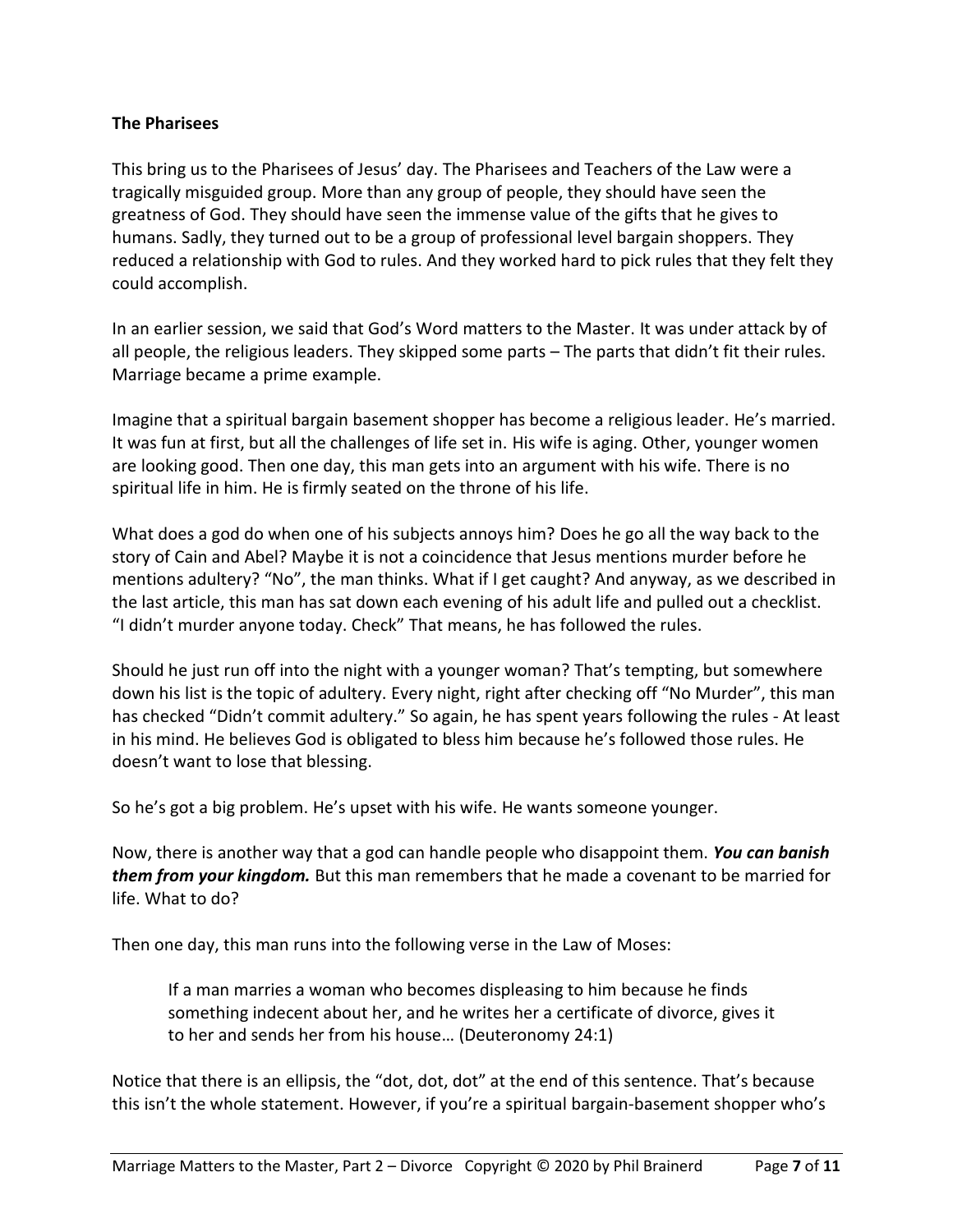trying to find the smallest set of rules he can find, this is all you need. You ignore the rest. This statement appears to suggest that all you need to do to be rid of your spouse is to write up a certificate and send her away. All that needs to happen is for a man to be displeased. This is exactly what a bargain shopper is looking for.

However, it's not quite that easy. Even this abbreviated statement has a qualifier. "because he finds something indecent about her". What does that mean? The word that is used for "indecent" is just a little vague. Have you ever gone for a walk and stepped in something squishy? You then smell a terrible smell? The Hebrew word that is translated "indecent" here is the word you would use.

So, how does that apply to marriage? The ancient Hebrew teachers got to work to find out. After looking into the issue, they came back with two opposing schools of thought. One group said that a man can lean simply towards the word "displeased." Anything that displeases a man works. If your wife burned your eggs one morning, you could divorce her. This is what I'm calling "Easy Divorce" - Divorce for any reason.

The other group was stricter. They said that the word that we're translating as "indecent" meant that some sexual sin had been introduced.

However, both groups had a tendency towards legalism. They both saw God as a kind of store. The only disagreement was about the price you had to pay to receive God's blessings. The "sexual sin only" group saw God as the higher-priced store, but he was still a store.

# **Moving On**

So, we said we'd have two parts to our discussion. First was "Where does this problem come from?" This is how: People who fall into sin lose their vision of God. They then lose their vision of God's gifts. They then tend to see themselves as sitting on their own throne. Legalism creeps in. People view God as a store. When people who do this marry, it results in easy divorce.

So, how did Jesus respond to this problem? What exactly does he say about it?

# **II. What Does Jesus say about the problem?**

Here's what Jesus says:

It has been said, 'Anyone who divorces his wife must give her a certificate of divorce.' But I tell you that anyone who divorces his wife, except for sexual immorality, makes her the victim of adultery, and anyone who marries a divorced woman commits adultery. (Matthew 5:31-32)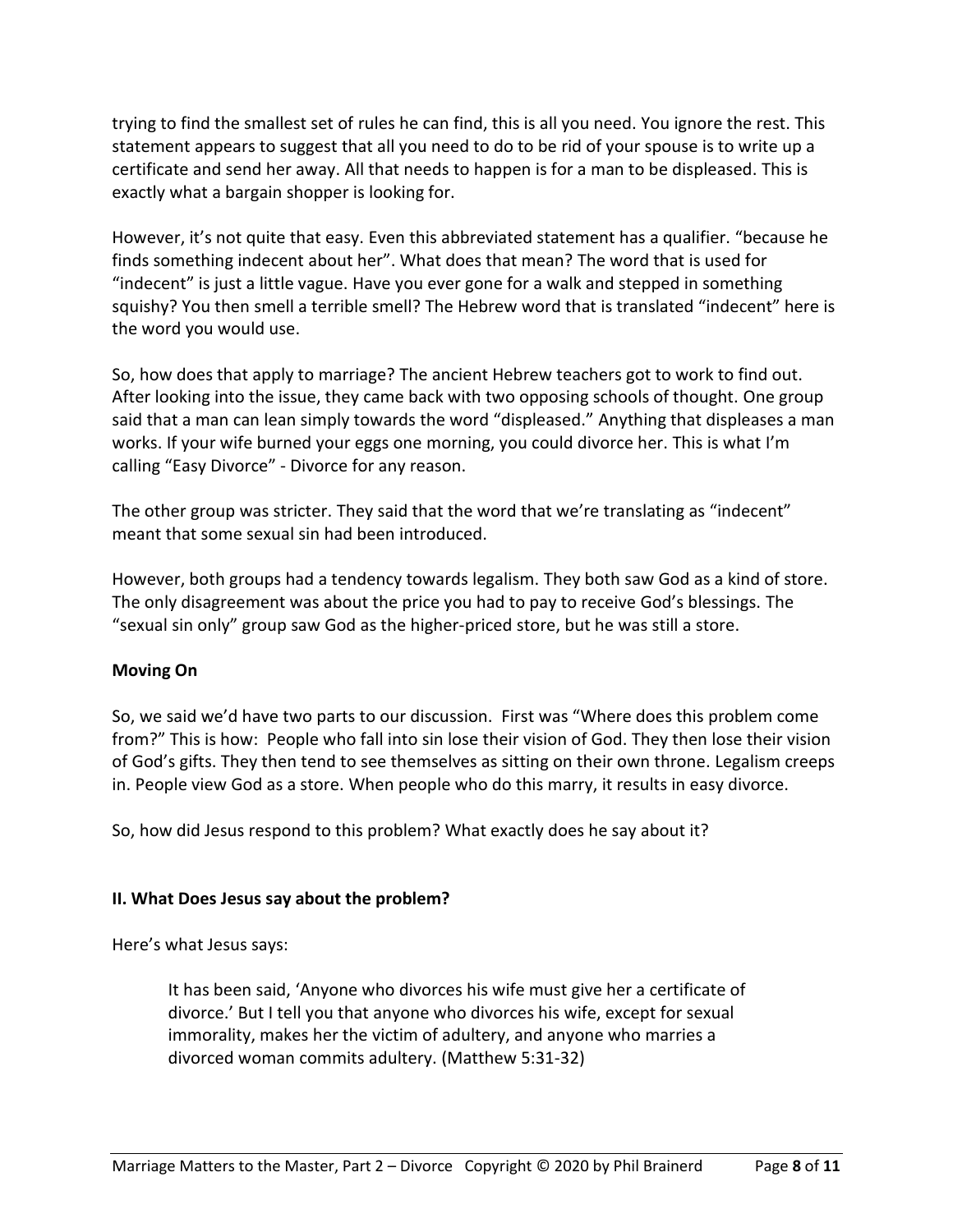Recall that Jesus starts each statement in this section of Matthew with the phrase, "You have been told", or in this case, "It has been said." Remember, Jesus isn't undermining the word of God. He's correcting that fact that the Word of God has been misrepresented and misunderstood.

Because we've taken the time to see where this all came from, we can understand the first statement Jesus makes: "It has been said, 'Anyone who divorces his wife must give her a certificate of divorce." Jesus is saying, "no, that's not what it says." People who say this are taking the statements of Moses out of context.

Imagine that you have an aging man. He married at a young age. His wife has been faithful to him. Maybe she's been the mother of his children. One day, he decides he's tired of her, so he kicks her out. He thinks he only needs to make up some reason and give her a piece of paper. She's now out on the street with no one to take care of her.

This is heartless and cruel. It is the exact opposite of what God's Word teaches. It's deeply offensive to God. Jesus goes on to say that anyone who does something like this is really guilty of adultery. Anyone who does this makes his wife a victim of adultery. Anyone who marries such a woman unwittingly commits adultery.

Disciples of Jesus need to understand the wonders of the gifts that God gives to mankind. They need to revere those gifts, not make sorry excuses to escape their responsibilities. **To Jesus, there is no such thing as easy divorce.**

Now, here's the big question: *To Jesus, is there any such thing as a legitimate divorce?*

There's some confusion on that question. In the passage we read, Jesus says, "except for sexual immorality." In other places where this is discussed, there is no "except". So, some people say there is no legitimate grounds for divorce and remarriage.

To me, this is where grace comes in.

As a note, let me mention that this was so important to Jesus the Master, that Matthew records discussions about divorce on two separate occasions. One is here. We see the next one in Matthew 19. It's discussed in more detail then, so we'll cover it in more detail when we get to that passage. For now, we'll look at the big picture, and I'll express my opinions as someone who has studied this for a long time.

Let's consider another situation where a similar principle comes into play. Jesus was once asked about doing work on the Sabbath. Here's what he said: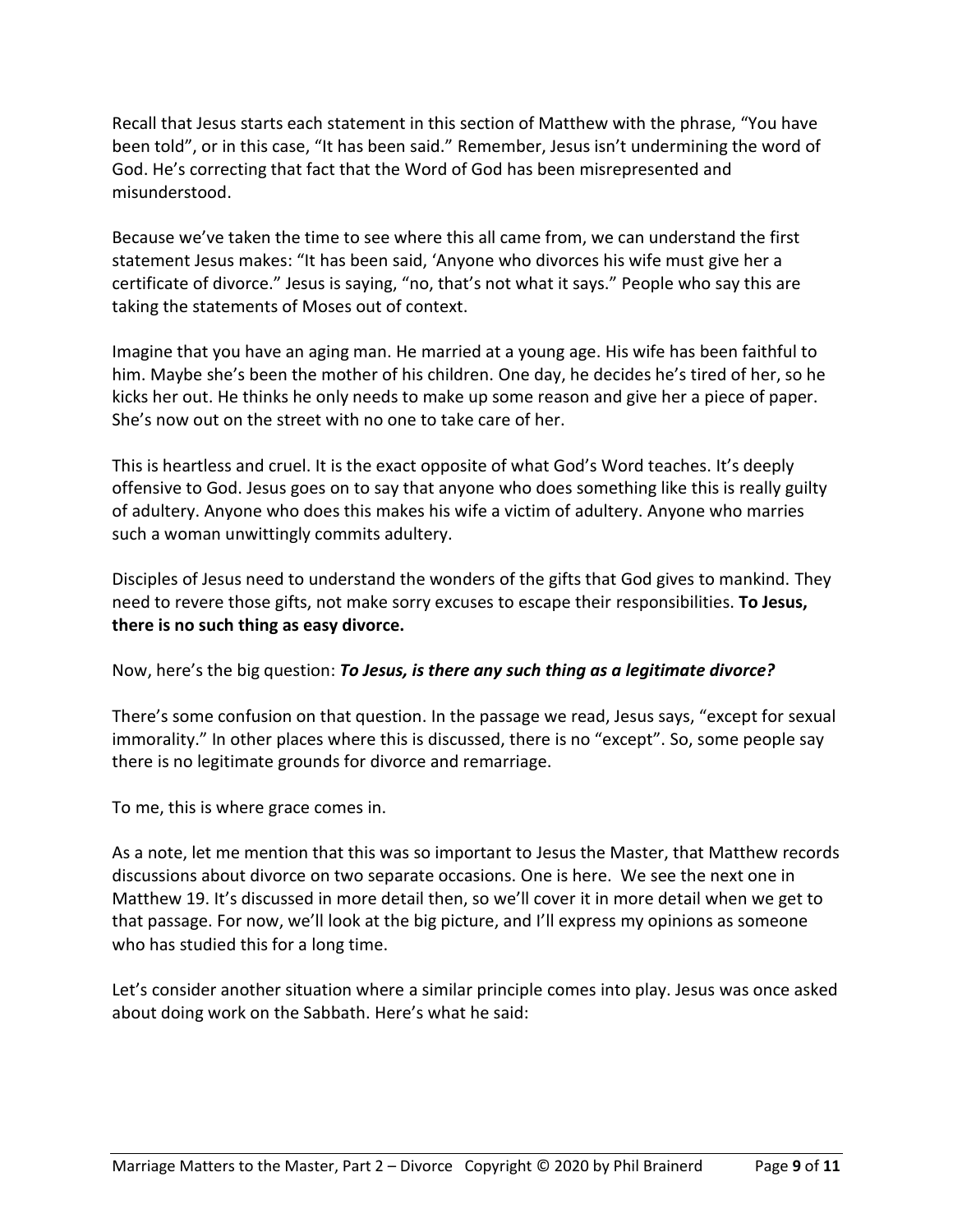He said to them, "If any of you has a sheep and it falls into a pit on the Sabbath, will you not take hold of it and lift it out? How much more valuable is a person than a sheep! (Matthew 12:11-12)

Jesus says, Yes, the Sabbath is very important. However, if an animal was hurt on the Sabbath, you would help. You would respond to the pain and fear of an animal. If this makes sense, consider that humans are much more valuable than animals.

In the same way, Marriage is very important. Because of that, I believe that we should always try to save marriages. That's a strong theme in the Bible. There's a lot you can do if you ask for God to help. But sometimes, in a broken world, things come in that undermine the wonder of marriage and cause incredible pain. Sometimes, the damage is so great, the pain is so severe, that God in his grace allows people to exit.

There are at least two clear instances of this in Scripture. One, Jesus gives here: Sexual sin. The apostle Paul gives us another in the book of I Corinthians 7:15: Desertion by an unbelieving spouse. In these cases, I believe the Scriptures clearly teach that there can be a divorce. I also believe that after a time of healing, there can be a remarriage.

This position has been held by great Christian leaders like Martin Luther and John Calvin. I agree with those great men. Most evangelical Christian leaders today would also agree.

Now, here's where Evangelical Christians debate. Are there other situations where someone can divorce and remarry? Again, I'm going to give a personal opinion.

Let's take two extreme cases: First, a woman comes to me who is being beaten by her husband. She sincerely believes that her life is in danger. Based on what we just read in Matthew 12, and because we live in an age of grace, I would not require a woman to continue in a situation where her life is in danger.

Let's consider an example on the other end of the spectrum. A couple comes to me. They say, "Pastor, the magic has gone out of our marriage – we need a divorce." I would ask that couple to consider what would happen if they invited Jesus into their marriage. I would tell them the wonderful stories I've heard of people who have seen horrible marriages repaired when they approach their problems with Biblical principles.

In between those two extremes, I would listen carefully when hurting people come into my office, and I would attempt to apply principles of grace to their situation.

Again, today we're having to settle for the big picture. I hope we can address this in more detail at a later time, because it's a very important issue.

For now, let's pull this all together.